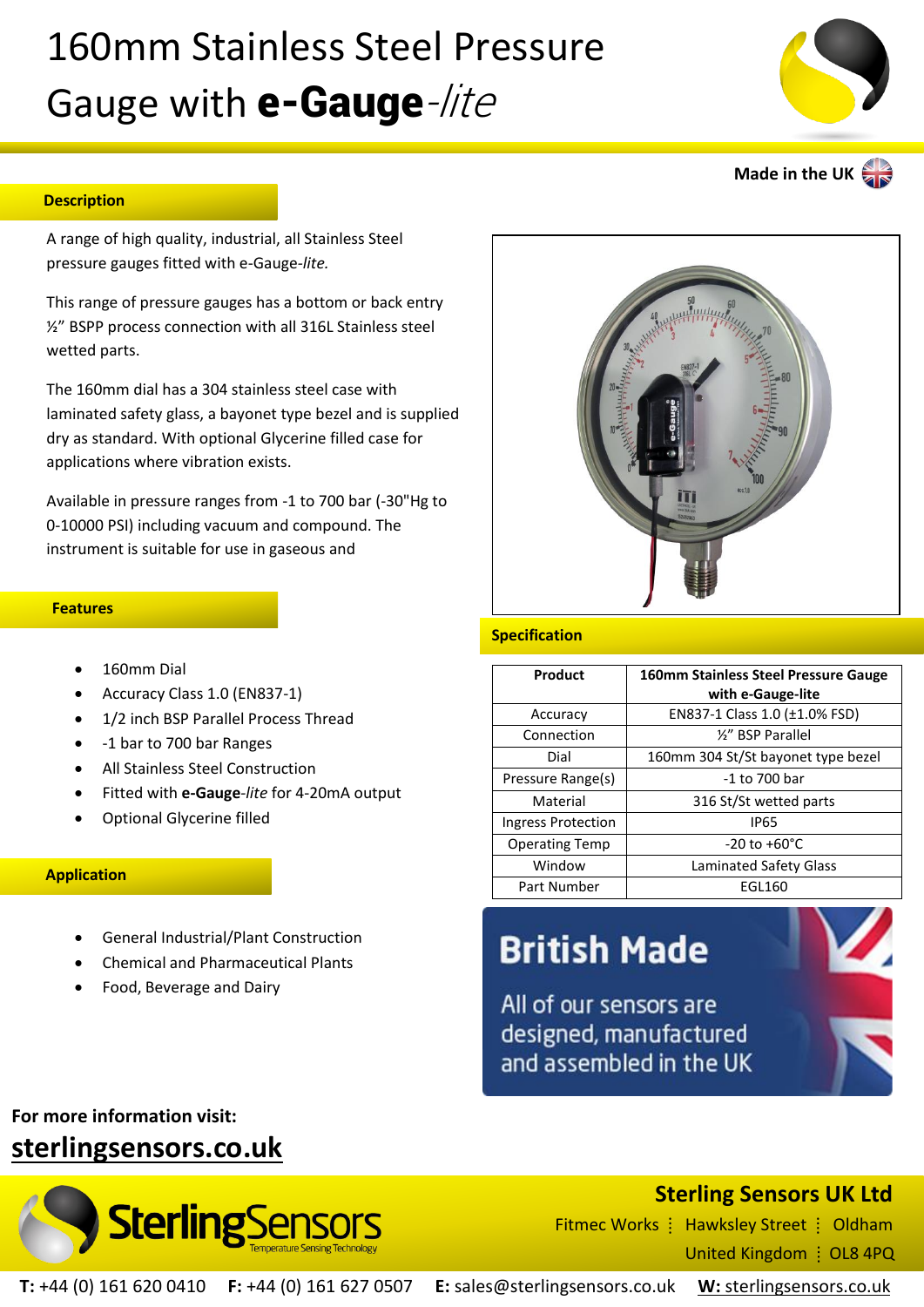## What is  $e$ -Gauge-/*ite*?



**e-Gauge***-lite* is used to convert pressure or temperature gauges to pressure and temperature transmitters, it reads the position of the pointer on any 100mm or 160mm DIN cased analogue gauge to give a 4-20mA output.

### **Key Features**

- No Programming required
- 2-wire, 4-20mA loop powered device
- Suitable for 100mm & 160mm gauges
- Compatible with all types of gauge
- Non-contact device, easily retrofittable
- Can be used on Glycerine filled gauges

| Product                  | e-Gauge-lite               |
|--------------------------|----------------------------|
| <b>Output Signal</b>     | 4-20mA (2-wire)            |
| Nominal rating           | 12-24 VDC                  |
| Accuracy                 | <0.25% of full-scale value |
| Linearity                | $< 1.0\%$                  |
| <b>Humidity Range</b>    | 0-99% RH NC                |
| Measurement<br>Frequency | >10Hz                      |
| IP Rating                | <b>IP67</b>                |
| Lead Length              | 1.5 <sub>m</sub>           |
| Span                     | $270^\circ$                |

If you have any questions or require more information regarding **e-Gauge** please contact us via marketing@sterlingsensors.co.uk



**Sterling Sensors UK Ltd**

Fitmec Works | Hawksley Street | Oldham United Kingdom : OL8 4PQ

**T:** +44 (0) 161 620 0410 **F:** +44 (0) 161 627 0507 **E:** sales@sterlingsensors.co.uk **W:** [sterlingsensors.co.uk](https://www.sterlingsensors.co.uk/)